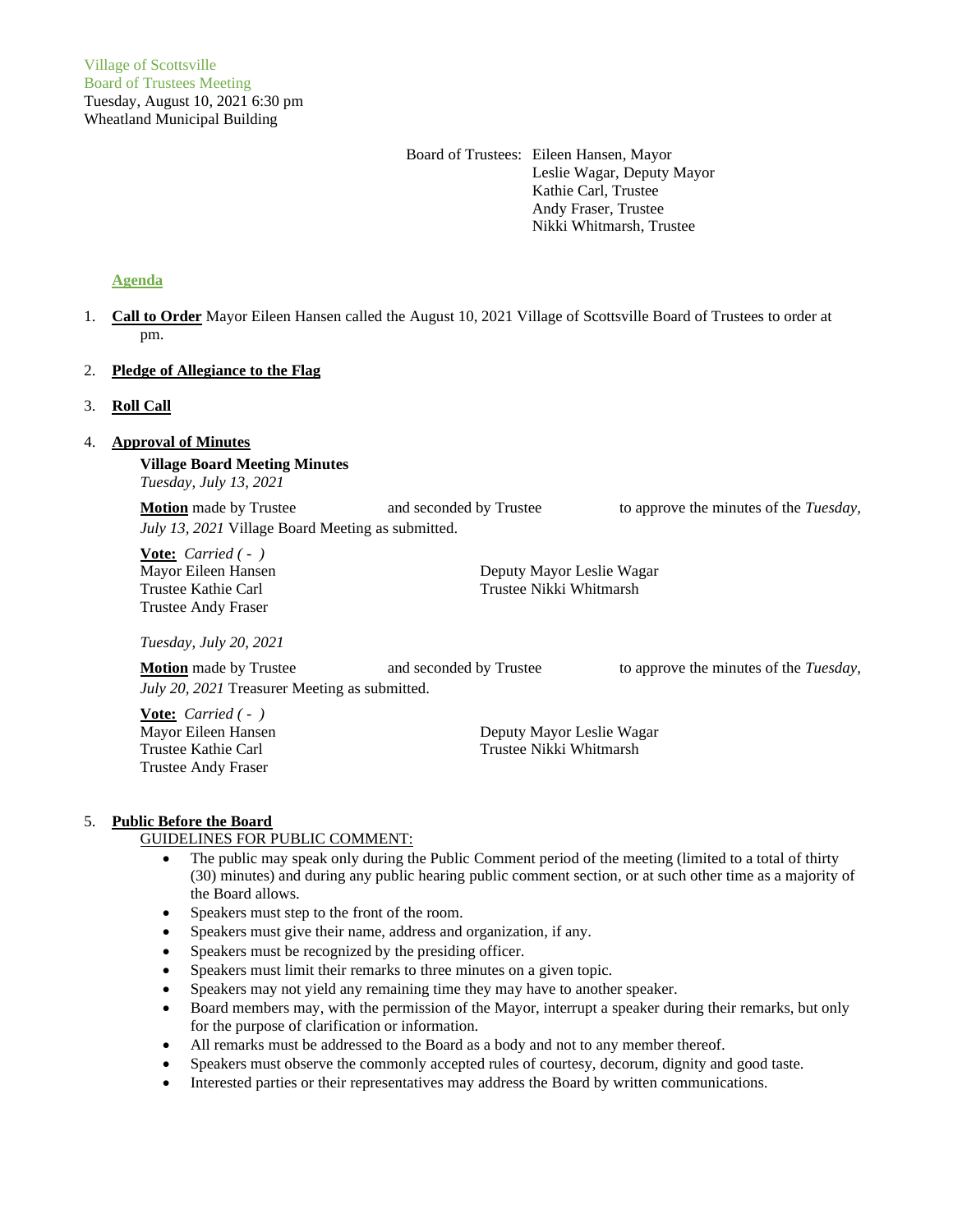#### 6. **Public Hearing**

*Mayor Hansen opened the public hearing by reading the notice from the Sentinel at pm.*

# **Village of Scottsville NOTICE OF PUBLIC HEARING**

**PLEASE TAKE NOTICE** that the Scottsville Village Board will be holding a Public Hearing at the Wheatland Municipal Building, 22 Main Street, Scottsville, New York 14546 on August 10, 2021 at 7:00 pm to consider Local Law 5-2021 to rescind Local Law 1-2009 Chapter 99 Historic Preservation Ordinance. All interested persons will be given an opportunity to speak for or against the above proposed legislation at the time and location set herein. Comments may also be sent via email to [villageclerk@scottsvilleny.org.](mailto:villageclerk@scottsvilleny.org)

*Public Comment opened at pm.* Public Comment:

*Public Comment closed and Board Comment opened at pm.* Board Comment:

*Public Hearing closed at pm.*

**Motion** made by Trustee and seconded by Trustee to pass Local Law 5-2021 to rescind Chapter 99 Historic Preservation of the Village of Scottsville Code.

**Vote:** *Carried ( - )* Trustee Andy Fraser

Mayor Eileen Hansen **Deputy Mayor Leslie Wagar** Trustee Kathie Carl Trustee Nikki Whitmarsh

### 7. **Reports - Attorney Thomas Rzepka**

- 8. **Department Reports**
	- a) **Building Inspector/Code Enforcement Officer Permits Issued**

**Permits Finalized**

**Code Enforcement**

**Developments/Projects**

**New Items**

## **Ongoing Items/Concerns**

## **Upcoming**

Property Maintenance

Chicken permit at 779 North Rd; they meet all the requirements per the village code.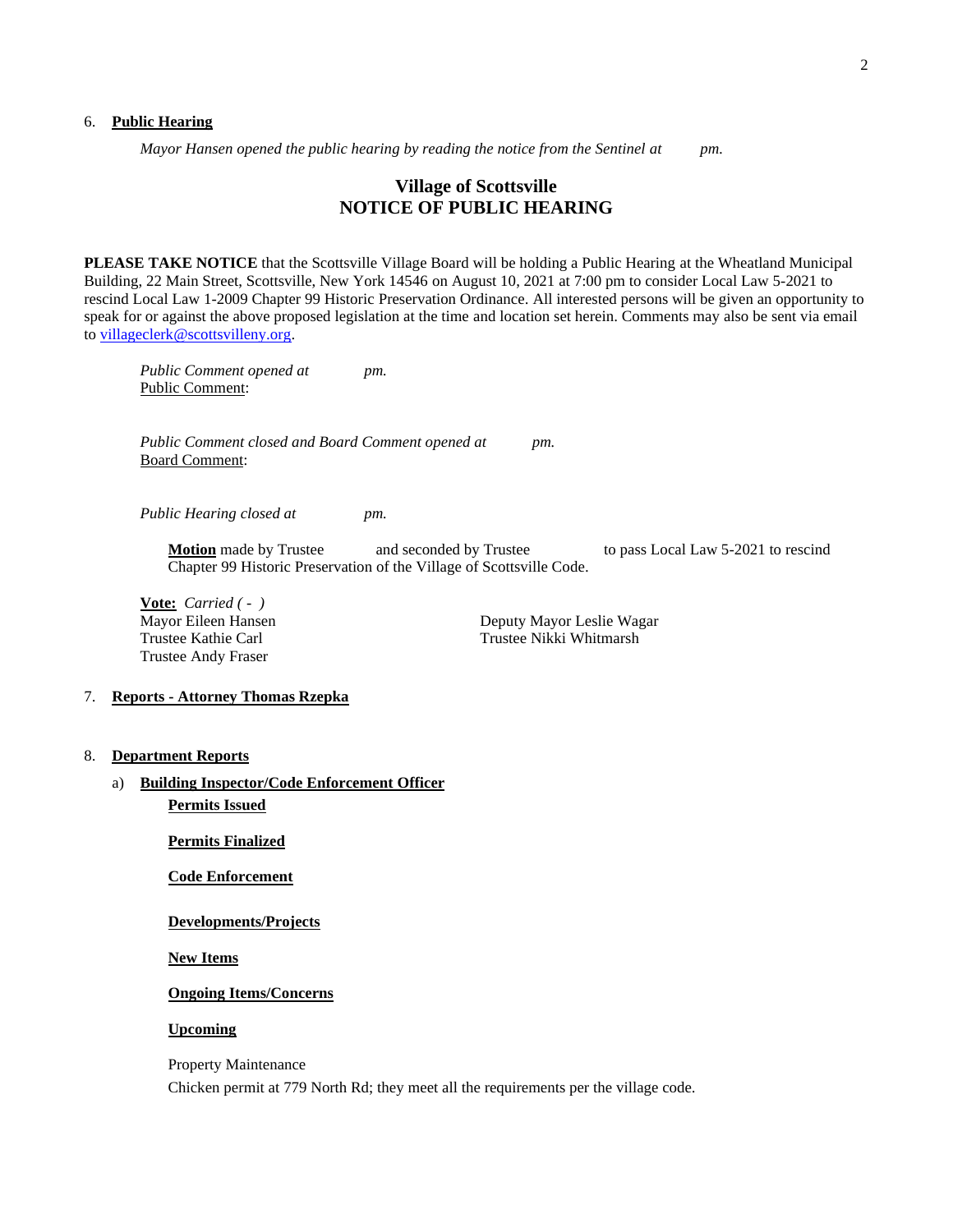**Motion** made by Trustee **and seconded by Trustee** to grant a special permit to allow the residents at 779 North Rd., Scottsville, NY to house six (6) chickens as stated in Village Code §54-26 Domesticated Chickens. **Vote:** *Carried ( - )* Mayor Eileen Hansen **Deputy Mayor Leslie Wagar** Trustee Kathie Carl Trustee Nikki Whitmarsh Trustee Andy Fraser

## b) **DPW – Ken Bohn & Todd Schwasman**

Brush Drop-Off at DPW

#### c) **Treasurer – Katie Garner**

#### *Pay Bills:*

**Motion** made by Trustee and seconded by Trustee to approve payables on the AP Check Register Report through August 10, 2021 and prepaid bills with General Payables totaling *\$* .

**Vote:** *Carried ( - )* Trustee Andy Fraser

Mayor Eileen Hansen Deputy Mayor Leslie Wagar Trustee Kathie Carl Trustee Nikki Whitmarsh

*Treasurers Report:* Budget Transfers:

**Motion** made by Trustee **and seconded by Trustee** to approve the budget transfers as listed above from the August 2021 Treasurers Report.

**Vote:** *Carried ( - )* Trustee Andy Fraser

Mayor Eileen Hansen **Deputy Mayor Leslie Wagar** Trustee Kathie Carl Trustee Nikki Whitmarsh

#### d) **Clerk – Anne Hartman**

*Employee Health Insurance*

#### *Sexual Harassment Complaint Officer*

**Motion** made by Trustee and seconded by Trustee to appoint \_\_\_\_\_\_\_\_\_ and Eileen Hansen as Sexual Harassment Complaint Officer ending April 4, 2022. **Vote:** *Carried ( - )* Mayor Eileen Hansen Deputy Mayor Leslie Wagar Trustee Kathie Carl Trustee Nikki Whitmarsh Trustee Andy Fraser

#### *Declare Office Printers Surplus*

**Motion** made by Trustee and seconded by Trustee to declare the following printers as surplus and to approve the disposal of said printers: HP Laser Jet 1320 Serial Number CNHC5BS0NB, HP Color Laser Jet 2600n Serial Number CNGC64B24F, HP Office Jet 7210 All in One Model Number SDGOB-0305-01. **Vote:** *Carried ( - )* Mayor Eileen Hansen **Deputy Mayor Leslie Wagar** Trustee Kathie Carl Trustee Nikki Whitmarsh Trustee Andy Fraser